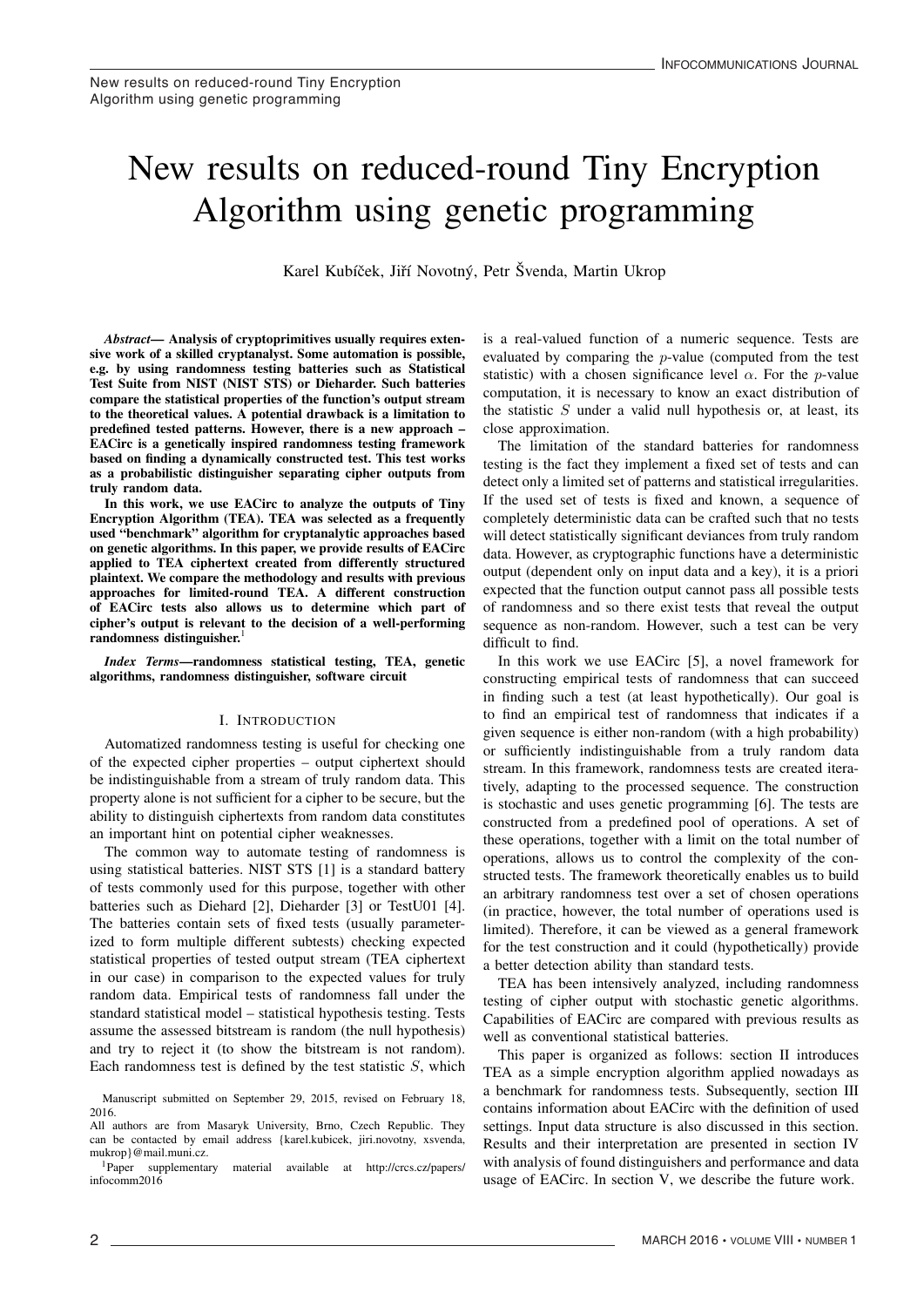# II. TINY ENCRYPTION ALGORITHM

Tiny Encryption Algorithm (TEA) is a block cipher designed by David Wheeler and Roger Needham [7]. The algorithm was designed to have a simple structure based on the Feistel network with 32 rounds (we count two steps of Feistel network as 1 TEA round). The cipher uses plaintext blocks of 64 bits and keys of 128 bits.

# *A. TEA distinguishers – state of the art*

Nowadays, TEA is not considered secure for regular use as it suffers from multiple weaknesses, most significantly the related-key attack [8]. However, it is frequently used as a benchmark for randomness testing using genetic algorithms. Starting in 2002 with a paper by Julio C. Hernández, José M. Sierra, Pedro Isasi and Arturo Ribagorda [9], statistically significant deviances were found for TEA limited to 1 and 2 rounds. Fixed bitmask with high Hamming weight evolved by genetic algorithms was applied both to the cipher input data and key. The expected distribution of bit patterns of 10 least significant bits of ciphertexts were then evaluated with a  $\chi^2$  test. A similar team published new results with the same approach but improved settings of genetic algorithms [10], which also detected deviances for 3 and 4 rounds. Aaron Garrett, John Hamilton and Gerry Dozier [11] extended this work in 2007 with new optimizations of the fitness function, which helped to create masks with a higher weight for 1 and 2 rounds TEA but failed to surpass previous results for 3 and 4 rounds.

Wei Hu et al. [12] in 2010 used quantum inspired genetic algorithm and a similar approach with bitmasks and succeeded with TEA limited to 4 and 5 rounds. Eddie Yee-Tak Ma and Chalie Obimbo [13] realized an attack on TEA limited to 1 round in 2011 utilizing genetic algorithms and harmony search for the derivation of degenerated keys instead of detection of statistical deviances of output.

# III. OUR APPROACH

# *A. Randomness testing with genetic programming*

As stated in the section I, the common way of automating randomness testing is the use of statistical batteries with predefined tests such as NIST STS. The approach based on genetic algorithms is different, as used tests iteratively evolve and adapt to the presented data.

Firstly, a set of individuals is created with each representing a candidate distinguisher function. Secondly, every individual decides if the provided block of input data is random or nonrandom. Thirdly, as the correctness of the decision is known, better individuals can be selected. Individuals are randomly mutated or cross-bred to create (hopefully) better descendants. The process follows the principles of biological evolution. I.e. if ciphertexts share a common statistical property (e.g. correlation between  $i^{\text{th}}$  and  $j^{\text{th}}$  bit), then an individual capable of expressing this property can potentially be evolved and improved in the process of further evolution.

The use of genetic algorithms also induces a couple of disadvantages. We are affected mainly by these:

- As the representation of the distinguisher functions is not straightforward, there are many possible candidate configurations. This induces a search space that may be artificially and unnecessarily large if the representation is not properly selected.
- Genetic modifications of candidate solutions from the previous iteration (mutation, crossover) are done randomly, and configuration space may not be completely searched. A well-working distinguisher can be missed even if it exists.
- The process of fine-tuning the parameters of genetic algorithms can significantly influence the quality of distinguishers found. E.g. [10] found distinguisher for a higher number of rounds then [9] although using same underlying approach and representation.

For more details about possible problems and their solution in EACirc, refer to the thesis of Martin Ukrop [14], section 3.1.

# *B. EACirc framework*

The constructed distinguisher is a small program that simulates a standard hardware circuit. It consists of logic gates (nodes) grouped into layers. Every gate in a layer is connected to several nodes from the layer above using connectors (see fig. 1). It is crucial that the functionality of the circuit (circuitlike software) can be simply changed by replacing operations in gates or by redirection of connectors. This property is used for an iterative construction of distinguishers. The construction is controlled by genetic programming that uses a fitness function (success rate) based on the ability of a distinguisher to correctly indicate a given bitstream to be non-random with a high confidence. A well-performing distinguisher is able to assign non-random inputs, the outputs with a significantly different distribution than outputs assigned to truly random inputs. The output distribution difference is formalized using the Kolmogorov-Smirnov test [15].

The supposed usage of EACirc is similar to the statistical batteries. The process is fully automatized with statistical results that are simple to interpret. Additionally, EACirc can be used as a tool for showing cipher weaknesses for manual cryptanalysis performed later. For example, skilled cryptologist can see from fig. 1 what part of TEA is causing statistical deviations and how the weakness can be exploited as shown in the result interpretation (section IV-C).

The whole framework is being continuously extended and enhanced by our team and is accessible online with full documentation [5].

# *C. EACirc parametrization*

EACirc can be configured on multiple levels: firstly, the representation of software circuit used to express candidate distinguishers and, secondly, the parameters of genetic programming. General settings are described in the thesis of Martin Ukrop [14], chapter 4 and project's documentation [5]. The following settings were relevant for TEA analysis.

Functions in nodes: Circuit nodes can contain an identity function, constant-producing function, basic logical binary operators, shifts and rotations, integer comparison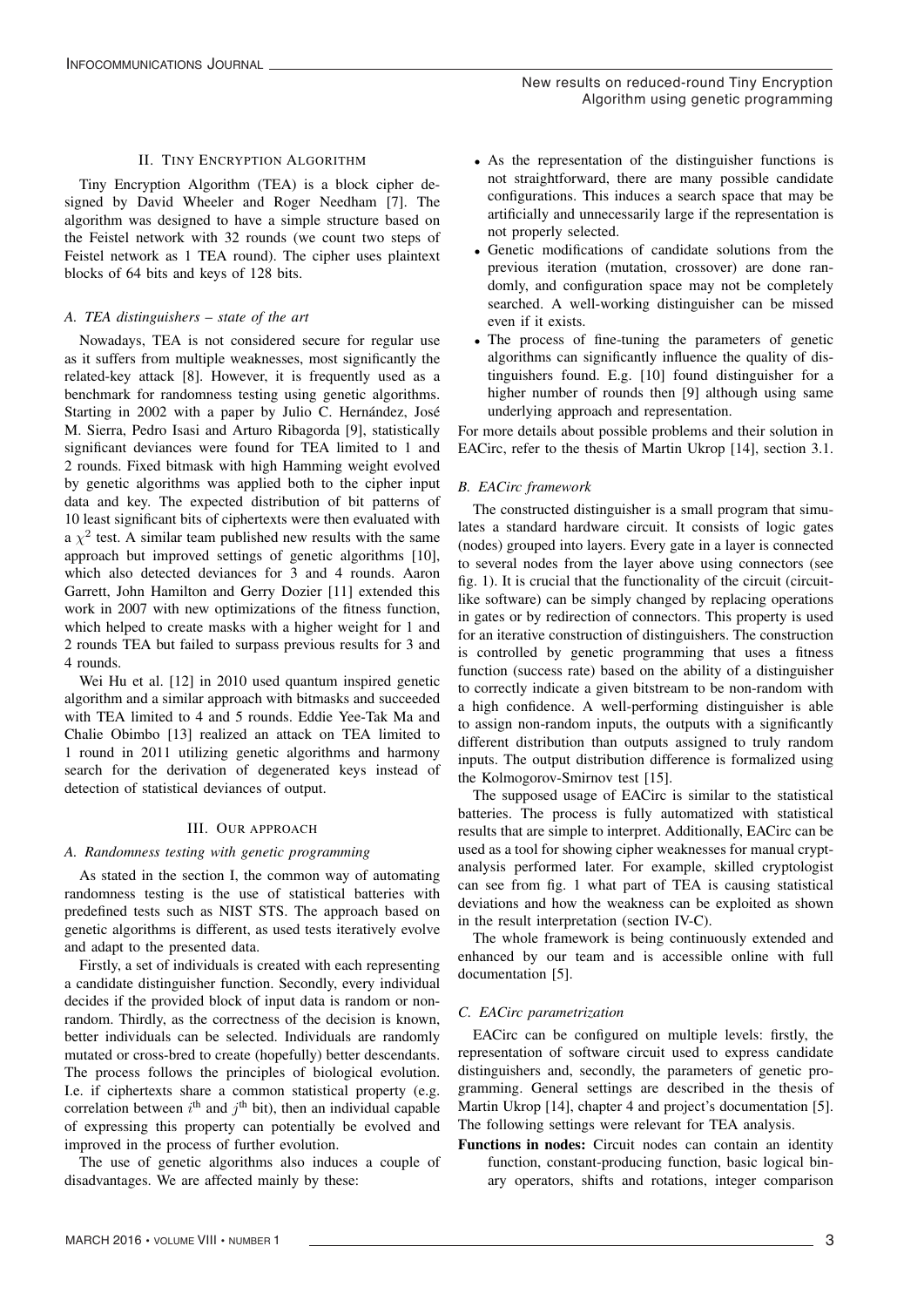New results on reduced-round Tiny Encryption Algorithm using genetic programming



Figure 1. Software circuit with green input nodes, blue inner nodes (operations) and a red output node. Inner nodes and connectors are highlighted if they affect output (dotted edges and lighter nodes are part of evolved circuit, but they are not affecting the output byte in any way). This circuit was evolved in the experiment with 4-round TEA.

functions, masks for bit selection and additional input read operator. The larger diversity of functions means stronger expression capability (within the limited space). However, this vastly increases the space of applicable individuals slowing down the evolution process. Due to this, the set of used function was restricted (integer comparison functions and additional input read operator were not used). All functions are byte-oriented.

- Circuit dimensions: In our case, the input layer has the same size (or multiple of) as the TEA block. Other relevant settings include providing more TEA ciphertext blocks as a single input (which would again slow down the evolution considerably). We used 5 internal layers with 8 nodes per layer. The last layer contains a node with 1-byte long output used as the circuit's overall result. See fig. 1 as an example of circuits in our experiments.
- Test vectors: Another important setting influencing the success rate of EACirc is the number of test vectors used to evaluate the performance of candidate distinguishers (circuits). In our scenario, the set of test vectors consists of 2 subsets: TEA ciphertexts and data from a quantum random number generator (believed to be completely random), with both subsets of vectors having the same size. More test vectors mean more data for each iteration of evolution to learn from, as well as more precision for the fitness function. On the other hand, more test vectors also need more computation time as every candidate circuit is always evaluated for every separate test vector. In this work, we used two main configurations: for

CPU-only version, 1 000 test vectors were used. For nVidia CUDA implementation, 128 000 test vectors were used (see section III-D).

- Generations: The number of evolved generations influences the length of searching for the cipher properties. In our case, 30 000 generations were used. The number increased to 300 000 generations provided no observable improvement.
- Population size: Number of individuals in a population. We use only one individual for each iteration, which is mutated into two individuals for next generation – an approach similar to hill-climbing heuristics. More individuals may increase the success rate and convergence speed towards a well-performing distinguisher, but may also negatively influence the interpretation of results as different individuals may be correlated. For this reason, the interpretation of results from more individuals is left for future.

# *D. Accelerated computation using GPGPU*

The more test vectors are processed, the more computation time to evaluate a circuit is needed. Since the evaluation on a set of test vectors is parallel in nature, data parallelism techniques can be applied. To reduce the runtime and to fully utilize our hardware, the evaluation is optionally computed on GPGPU accelerators using nVidia's CUDA technology. We are running multiple instances of the evaluated circuit on each test vector in the set in parallel.

On used hardware (Intel Core2Duo E8400 and nVidia GeForce GTX 460) the GPU acceleration gives us  $229 \times$ speedup for circuit evaluation (see fig. 2 for more detailed benchmark results). The execution of EACirc with 1 000 test vectors running only on CPU takes approximately the same time as the GPU-accelerated version with 128 000 test vectors (about 3.5 minutes).

# *E. Statistical uniformity testing*

During the process of evolution, distinguishers iteratively adapt to the set of test vectors with a  $p$ -value computed in each iteration. We use the fact that for independent samples of truly random data the  $p$ -values are uniformly distributed on the interval [0,1]. To leverage this, we intentionally use only *p*-values from iterations just after the test vectors were regenerated to separate data for training and verification (we regenerate the set every 100<sup>th</sup> generation). We can then test their uniformity using the Kolmogorov-Smirnov (KS) test [15] with the assumption that  $p$ -values are expected to be uniformly distributed. KS computes its own  $p$ -value which is compared with a significance level  $\alpha = 5\%$  to draw the conclusion (p-value below the significance level makes us reject the randomness of the assessed data). Since KS gives a probabilistic answer, we repeat the whole process 1 000 times to avoid statistical anomalies. For the random data, it can be expected that about 5% of all runs fail the testing process (since the significance level is set to 5%).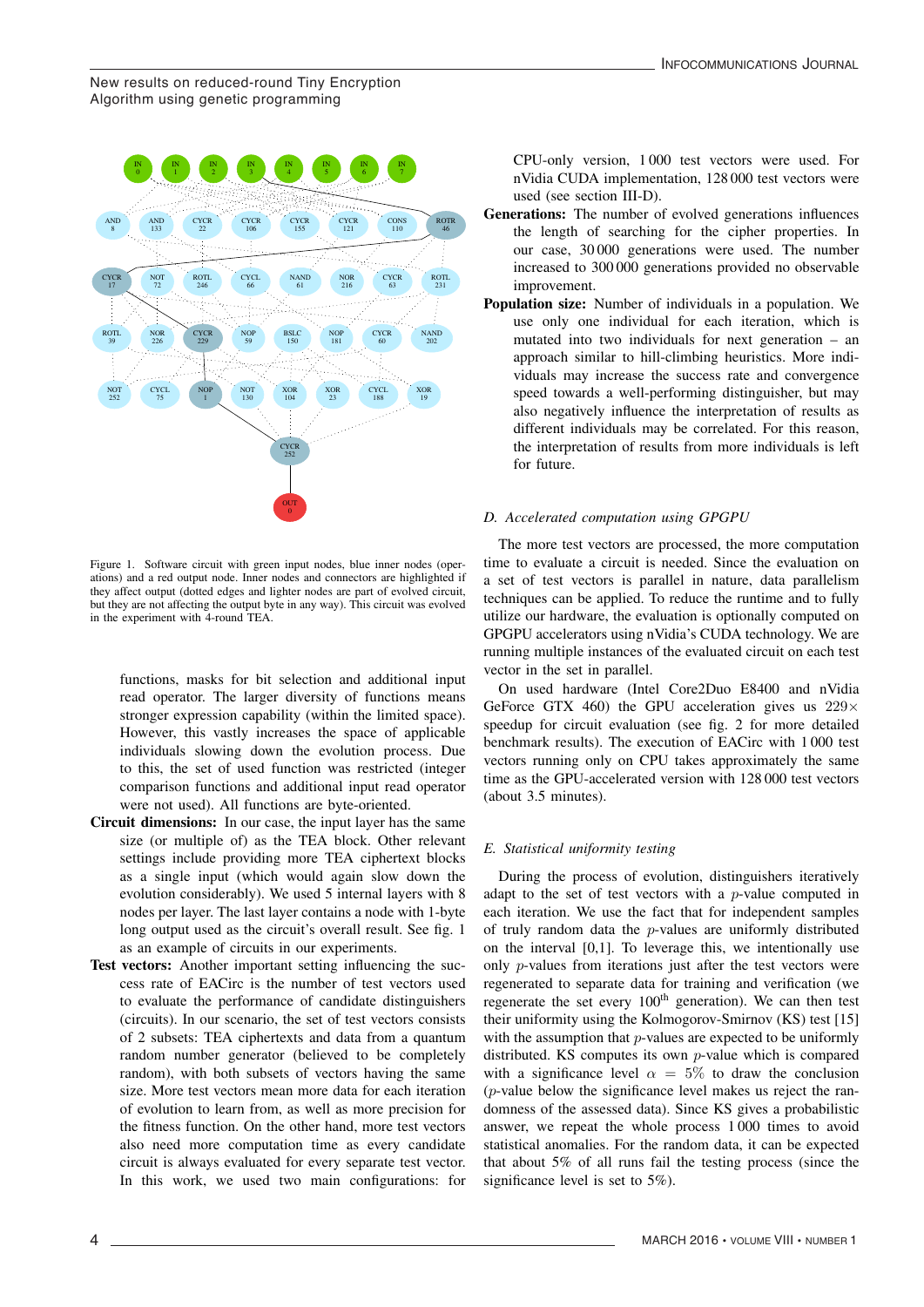

Figure 2. Speedup of GPU-accelerated circuit evaluation against circuit running on CPU, computed as  $time_{CPU} / time_{GPU}$ . The performance of a GPU accelerator is generally dependent on work size, in our case the number of test vectors. The benchmark used machines equipped with Intel Core2Duo E8400 at 3 GHz and nVidia GeForce GTX 460 with 336 CUDA Cores on 1550 MHz.

# *F. Oneclick*

As EACirc is randomized in nature, we need to run many tests in parallel. To ease the time-consuming monkey-work of running and post-processing experiments, we use a tool called Oneclick [16], which distributes computations using the BOINC infrastructure [17] on the laboratory computers. This tool reduces both the necessary human work and the running time of the experiment.

# *G. TEA customization*

For complete automation, the tested ciphers are included as plugins into EACirc, which then both generates the test vectors and runs the distinguisher evolution. Since we want to test TEA with a variable number of rounds (not only the recommended 32), we use a slightly changed version of the cipher that is shown below.

| Algorithm 1 encrypt(uint32_t *data, const uint32_t *key)       |
|----------------------------------------------------------------|
| const uint32_t delta = $0x9e3779b9$ ;                          |
| uint32 <sub>-t</sub> sum = 0;                                  |
| for int $j = 0$ ; $j <$ numRounds; $j++$ do                    |
| sum $+=$ delta;                                                |
| $data[0] += ((data[1]*4) + key[0]) \hat{ } (data[1] + sum)$    |
| $\hat{ }$ ((data[1] $\gg$ 5) + key[1]);                        |
| $data[1] += ((data[0] \ll 4) + key[2]) \hat{} (data[0] + sum)$ |
| $^{\circ}$ ((data[0]»5) + key[3]);                             |
| end for                                                        |

The function input is a plaintext block (64-bits long), stored in the array data, and the key array of length 128 bits. The output is stored in array data. Only changed part of the algorithm is limiting the rounds count to numRounds.

#### *H. Design of experiments*

There are various settings for generation of output data stream from TEA. The first decision is which cipher mode should be used. We used the electronic codebook (ECB) mode, as this was the case of previous papers on the topic since [9]. This also minimizes the influence of the used mode on the output stream of data (ciphertext) produced by TEA.

An important factor is how the plaintext for TEA is generated. Even a weak cipher will usually provide a strong output if completely random input data are supplied as input. Our framework does not mask the input data with specific bitmask (as was the case in [9]) but instead generates input with some redundancy as described below.

The following ways to generate plaintexts for TEA were implemented:

- 1) The counter incremented by one for each test vector. This solutions is simple and does not suffer from the problem of repeating plaintexts. It also corresponds to potential usage of the cipher (e.g. if used in the counter mode). On the other side, it has a low Hamming weight (first 40 bits of the plaintext consist only of zeroes). Therefore, this type of plaintext is very difficult to compare with the methodology of previous works.
- 2) The vectors with 5 randomly placed 0 and other bits set to 1. The number 5 was chosen to create enough unique test vectors (over 10 million). This input also has an extreme (and fixed) Hamming weight, but there are no positions with fixed bits.
- 3) The vectors with two almost identical parts differing only in a single bit. We used this plaintext type for testing the strict avalanche criterion. The first input block of TEA is fully random and the second is the same with only a single changed bit. In this case, the circuit uses test vectors of 128 bits.

A similar reasoning is relevant for the generation of secret keys used. As we already manipulated input data for the cipher, we used a fixed (but completely random) value as a key for the whole test. For more information about the impact of key reinitialization frequency, please refer to the thesis of Martin Ukrop [14].

Used settings were chosen to simulate TEA usage. Users typically do not change encryption keys during a single session. Input data usually contain some redundancy, as long as meaningful text is processed. Other input types were selected to search for unwanted dependencies inside the cipher.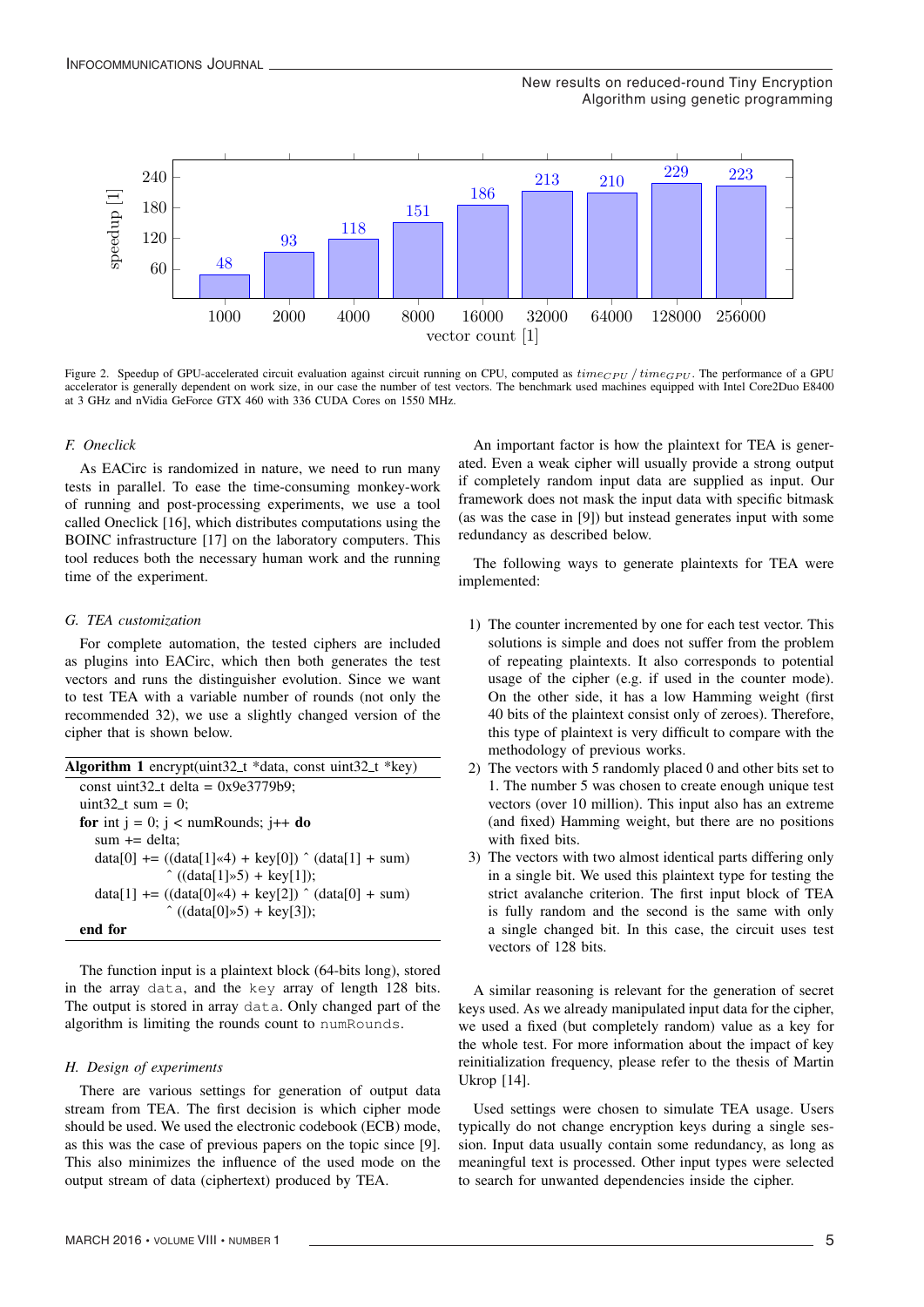# New results on reduced-round Tiny Encryption Algorithm using genetic programming

| Table I                                                |
|--------------------------------------------------------|
| COMPARISON OF PREVIOUS RESULTS FOR REDUCED ROUNDS TEA. |

| Rounds | <b>HSIR02 [9]</b> |      | HI04 [10]  |                 | Wei Hu et al. $[12]$ |       |
|--------|-------------------|------|------------|-----------------|----------------------|-------|
|        |                   | (MW) |            | (MW)            |                      | (MW)  |
|        | 8380416           | 72   | 522240     | 153             | 522.240              | 153   |
|        | 1900              | 77   | 736.05     | 155             | 602                  | 171   |
|        | (untested)        |      | 393.6      | 116             | 530.756              | 117.8 |
|        | (untested)        |      | 294.86     | 50 <sup>2</sup> | 742.632 <sup>1</sup> | 67.6' |
|        | (untested)        |      | (untested) |                 | 631.74               | 76    |

# IV. RESULTS

#### *A. Comparison*

Results from previous papers can be difficult to compare with ours because the approaches are significantly different (described in section II-A and section III-H). There are no results of statistical batteries from previous works. Therefore, we cannot use them as a common basis for the comparison. Our results can be compared in terms of rounds count, but tested data are different.

All previous works published weights of constructed masks (abbreviated as (MW) in the table), which were used on both the input block and key. This means the mask length is  $64 + 128 = 192$  bits, which is a maximum weight for unchanged input. They also presented the average  $\chi^2$  statistics of maximal deviation from a random distribution.

Table II, table III and table IV provide a comparison of results from statistical testing batteries NIST STS (version 2.1.1) [1] and Dieharder (version 3.31.1) [3] run in default configuration together with EACirc on the given plaintext type. The result in the cell for Dieharder is the number of passed tests (out of the total 57 tests). From NIST STS, we used all 188 tests. Both batteries used the significance level  $\alpha = 1\%$ . Results that fail to reject the null hypothesis (are unable to show the non-randomness in data) have gray-colored background. The column for EACirc represents the best results achieved in our experiments. Values from EACirc represent the percentages of runs for which the set of  $p$ -values failed the KS test for uniformity with the significance level  $\alpha = 5\%$ . For the reference random-random distinguishing experiment, the value of 5% is expected (and also measured), so we also mark such results with gray background (data indistinguishable from random). For more detailed explanation of this method, please refer to [18], section 3.2.

We tried different settings of EACirc with the goal of finding the best distinguisher possible. Changes from the default settings (specified in section III-C) are following  $(EACirc_{x,y}$ , where  $x$  denotes plaintext type and  $y$  stands for EACirc parameters):

• EACirc<sub>1a</sub> was tested with plaintexts created as a counter incremented by one for each vector (type 1). Besides, this version did not allow shifts and rotations in nodes.

<sup>1</sup>These results are computed as the average of values from tables of the original work [12]. Please note that average value is simplified and for more information refer to the original work.

 $2$ For this result, a different approach was used. Apart from that, the output mask has very low entropy. For more information, please refer to the original paper [10] (section 2.4).

Table II COMPARISON OF EACIRC AND STANDARD STATISTICAL BATTERIES WITH PLAINTEXT CREATED AS A COUNTER STARTING FROM ZERO (TYPE 1). GRAY-COLORED CELLS INDICATE THE EXPERIMENTS THAT FAILED TO REJECT THE RANDOMNESS OF TESTED DATA.

| Rounds | <b>NIST</b> | Dieharder | EACirc <sub>1a</sub> | EACirc <sub>1b</sub> | EACirc <sub>1c</sub> |
|--------|-------------|-----------|----------------------|----------------------|----------------------|
|        | x/188       | x/57      | $\%$ .               | %                    | %                    |
|        |             |           | 100                  | 100                  | 100                  |
|        |             |           | 100                  | 100                  | 100                  |
|        | 27          |           | 100                  | 100                  | 100                  |
|        | 183         |           | 5.0                  | 99.8                 | 100                  |
|        | 188         |           |                      |                      |                      |

| Table III                                                    |
|--------------------------------------------------------------|
| COMPARISON OF EACIRC AND STANDARD STATISTICAL BATTERIES WITH |
| PLAINTEXT WITH 5 RANDOMLY PLACED ZEROES (TYPE 2).            |
| GRAY-COLORED CELLS INDICATE THE EXPERIMENTS THAT FAILED TO   |
| REJECT THE RANDOMNESS OF TESTED DATA.                        |

| Rounds         | NIST    | Dieharder | EACirc <sub>2</sub> |
|----------------|---------|-----------|---------------------|
|                | (x/188) | (x/57)    |                     |
|                | 24      |           | 100                 |
|                | 183     |           | 93.3                |
| $\overline{a}$ | 188     | 39        | 5.6                 |
|                | 187     | 44        | 5.6                 |
|                |         | 18        | 5.5                 |

- EACirc<sub>1b</sub> used the same settings as EACirc<sub>1a</sub>, except shifts and rotations in nodes were allowed.
- EACirc<sub>1c</sub> had the same settings as EACirc<sub>1b</sub> but used the nVidia CUDA implementation, which allows to use 128 000 test vectors as well as increase the evaluator precision.
- EACirc<sub>2</sub> was tested with plaintexts of all ones (64b for TEA), with 5 flipped bits to zero on random positions (type 2).
- EACirc<sub>3</sub> was tested with twice the input length. The first block is random, and the second is identical to the first but for one bitflip on a random position (plaintext type 3). The total test vector length is 128 bits.

# *B. Results interpretation*

The direct comparison of success with the previous papers is not straightforward due to the different approaches used. In previous approaches, to determine which bits of plaintexts will cause the output of round-reduced TEA to be non-uniform (tested by  $\chi^2$  test), the input was changed by applying a bitmask. In this paper, the goal is to find defects in ciphertexts

| Table IV                                                     |
|--------------------------------------------------------------|
| COMPARISON OF EACIRC AND STANDARD STATISTICAL BATTERIES WITH |
| PLAINTEXT SUITABLE FOR STRICT AVALANCHE CRITERION TESTING    |
| (TYPE 3). GRAY-COLORED CELLS INDICATE THE EXPERIMENTS THAT   |
| FAILED TO REJECT THE RANDOMNESS OF TESTED DATA.              |
|                                                              |

| Rounds | <b>NIST</b> | Dieharder | EACirc <sub>3</sub> |
|--------|-------------|-----------|---------------------|
|        | x/188       | x/57      |                     |
|        | 29          |           | 100                 |
|        | 67          |           | 100                 |
|        | 186         | 24        | 100                 |
|        | 187         | 39        | 100                 |
|        | 188         | 56        |                     |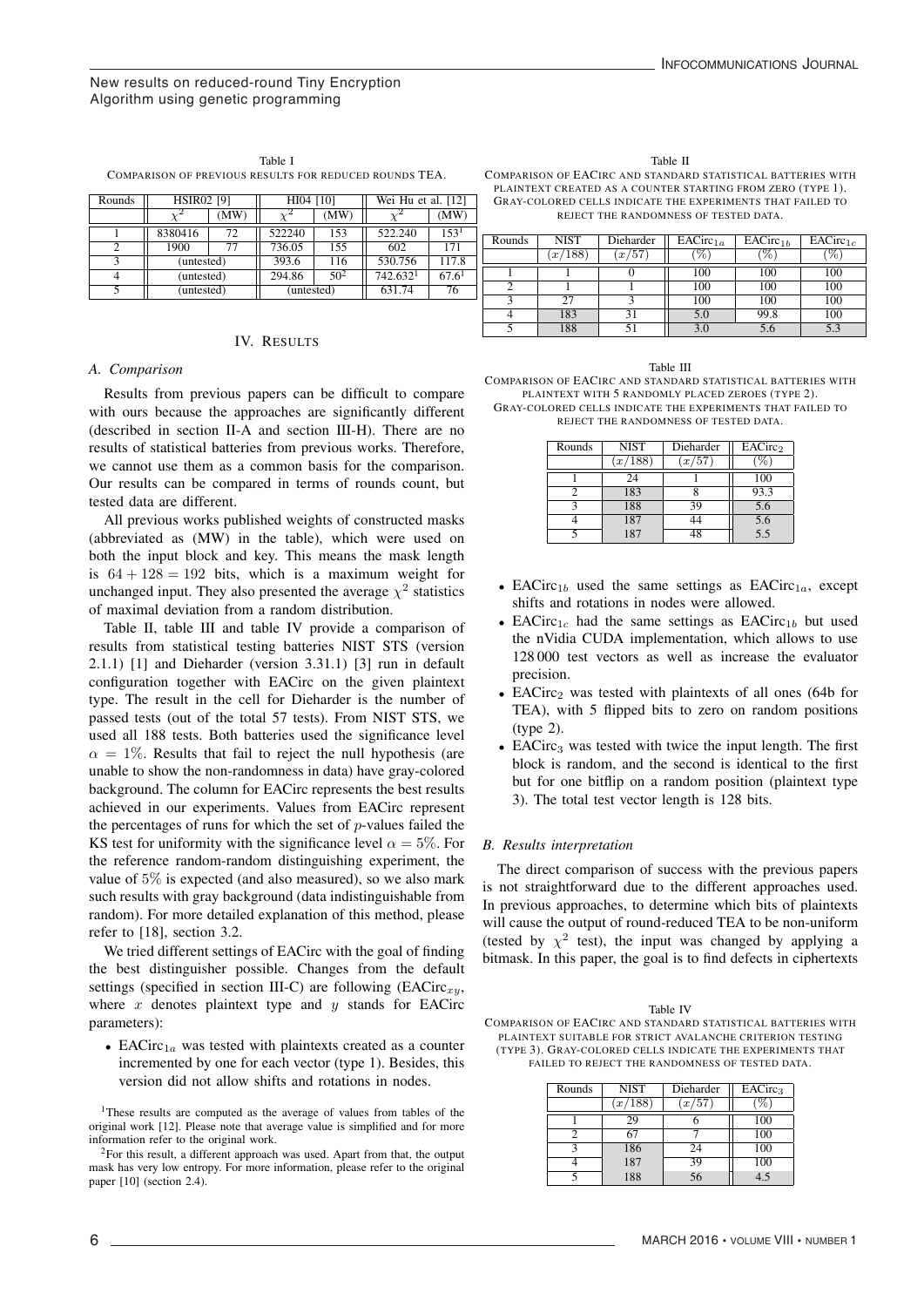

Figure 3. This circuit was evolved in the experiment with 4-round TEA on plaintexts suitable for testing the strict avalanche criterion (type 3). It can be seen that the output byte is mostly dependent on the  $4<sup>th</sup>$  and the  $12<sup>th</sup>$  ( $4<sup>th</sup>$  in the second half) byte.

(dependent bits, biased bits, etc.) without directly manipulating plaintexts for the cipher. If we compare only the resulting number of rounds, for which output of the round-reduced TEA can be seen as statistically different from a random bit stream, the best results are provided by [12].

Comparing our approach with the statistical batteries is more straightforward, as we can use the same input data (ciphertext) for EACirc as well for statistical batteries. In all tested combinations (different structures of plaintext), EACirc consistently performs better than NIST STS. Dieharder is able to detect small deviances in one additional round (see table II).

Some information about the cipher can be derived from the results from different plaintext types. For example, statistical batteries perform better than EACirc on plaintexts with just 5 zeroes (type 2). Another observation is based on plaintext types 1 and 3 – EACirc is easily able to detect non-randomness of 4-rounds TEA, but fails to do so for 5 rounds. The same issue may be present for both plaintext types (the  $5<sup>th</sup>$  round reducing this issue).

The result of each run is single bit fail/pass result  $(p$ -value computed by KS uniformity test is smaller/bigger than the significance level). This often leads to the loss of interesting information – what is the quality of the evolved distinguisher and what dependency of output bits was found? Therefore, we decided to perform a deeper analysis of the found distinguishers.

#### *C. Resulting circuits interpretation*

The outcomes presented in the previous subsection are aggregated results over 1 000 different EACirc runs providing the single p-value for interpretation. Such an approach can provide superior detection of statistical deviances, but will not signalize which concrete bit(s) and dependencies between them cause these deviances – information valuable for the cipher's designer. By analysis of a single well-performing circuit, such an information can be obtained. We analyzed in detail some successful (fitness over 95%) evolved distinguishers. The weaker the distinguisher is, the more noise is present (circuit functionality is not performing as a correct distinguisher for the increasing number of inputs) and the harder it is to reason about the exact bits on which distinguisher's decision is based.

EACirc circuits used in this paper have 4 layers with 8 nodes in each. As a result, the evolved distinguisher can be rather complex and thus difficult to interpret. To provide a better comprehension, reductions of the target circuit can be performed as the distinguisher usually does not use all available nodes and connectors (they do not contribute to the output byte).

First of all, we can prune circuits taking into account the arity of used operations removing the unnecessary connectors. Manual analysis of pruned circuits is considerably simpler.

In the case of 4-round TEA on counter plaintexts (type 1), we analyzed several distinguishers with the fitness over 98%. In all of these circuits (see for example fig. 1) the distinguisher decision is based on the fourth byte of TEA ciphertext. The fourth byte is usually almost unchanged (operations affect only some bits).

We also analyzed 4-round TEA on plaintexts suitable for strict avalanche criterion testing (type 3). In this case, the input layer had 16 input nodes, capable of processing two blocks of TEA ciphertext at once. Analyzed distinguishers (see for example circuit in fig. 3) commonly combine the fourth byte of the first ciphertext block with the fourth byte of the second ciphertext block.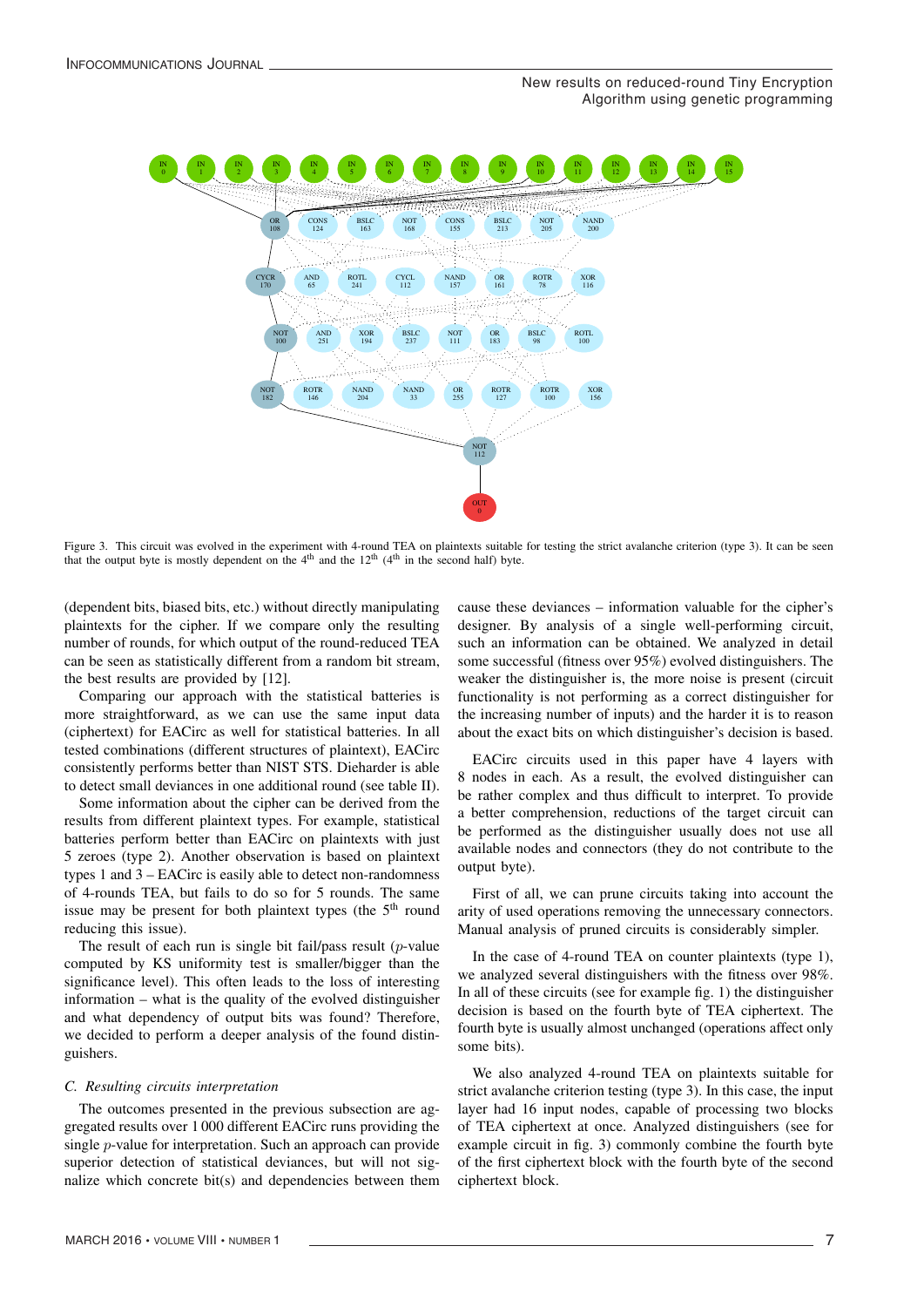New results on reduced-round Tiny Encryption Algorithm using genetic programming

$$
\Sigma = 1000 \frac{\text{runs}}{\text{experiment}} \cdot \left(\frac{30000 \frac{\text{generations}}{\text{runations}}}{100 \frac{\text{generations}}{\text{test set}}} \cdot \frac{1}{2} \cdot 1000 \frac{\text{vectors}}{\text{test set}} \cdot 8 \frac{\text{bytes}}{\text{vector}}\right) \approx 1,2 \text{GiB per experiment}
$$

Figure 4. The amount of data analyzed by EACirc for a single configuration of randomness testing experiment.

#### *D. Performance*

The runtime of EACirc with basic settings (1 000 test vectors and 30 000 generations) is around 3.5 minutes on a single core 3 GHz Intel Core2Duo processor. It includes the creation of test vectors and is not measurably affected by the number of TEA rounds executed. Due to the randomized nature of the framework, we replicate every experiment 1 000 times. This gives us a combined computation time of approximately 3 500 minutes on single CPU core.

Since the individual runs are independent, execution can be parallelized and distributed over multiple computers. We used 12 laboratory computers with the 3 GHz Intel Core2Duo processors mentioned above, which resulted in the execution time of about 5 hours for every single tested scenario. Thus, testing TEA limited to 1-8 rounds can be executed within 2 days of computation. For larger sets of tests, we used the national grid infrastructure provided by MetaCentrum [19].

Tests with 128 000 test vectors were executed on GPUs using nVidia CUDA. The running time for each test was around 3.5 minutes. As more GPU cores are available for parallelization of circuit evaluation, a higher amount of test vectors could be evaluated. The runtime was still linearly dependent on the generation count – tests with 300 thousand generations and 128 000 test vectors had a running time of around 105 minutes.

EACirc needs truly random data as a reference stream for a distinguisher evolution phase. We used a pool of 1920 MiB of data pre-loaded from the High Bit Rate Quantum Random Number Generator Service [20].

Regarding the TEA ciphertext, we generated 500 test vectors (half a set) of 64 bits each in 300 test vector sets in 1 000 runs for statistical interpretation. This amounts to 1.2 GiB of ciphertext data for the whole experiment or 1.2 MiB for a single run. See fig. 4 to understand, how we figured out the data usage of EACirc.

#### V. DISCUSSION AND FUTURE WORK

The EACirc framework is continually developed and extended with different inner approaches and settings with the goal of improving the distinguisher success rates. At the moment, we work on two alternative circuit representations. One with the possibility of executing more complex Java bytecode sequences in circuit nodes. The sequences would be extracted directly from the Java implementation of the tested ciphers. Another alternative would be based on polynomials, which should provide better possibilities not only for creating distinguishers but also for analyzing the importance of isolated parts of tested function's output the distinguisher is based on.

Different heuristics like simulated annealing can be used for the mutation of a single individual, which may provide a better

success rate or faster convergence than the currently used hillclimbing technique with a stable mutation probability. We are also working on the interpretation of multi-individual settings to be able to use the full potential of genetic algorithms for TEA analysis.

#### ACKNOWLEDGMENT

We acknowledge the support of Czech Science Foundation, project GA16-08565S. The access to computing and storage facilities owned by parties and projects contributing to the National Grid Infrastructure MetaCentrum, provided under the programme "Projects of Large Infrastructure for Research, Development, and Innovations" (LM2010005), is greatly appreciated.

#### **REFERENCES**

- [1] A. Rukhin *et al.*, "A Statistical Test Suite for Random and Pseudorandom Number Generators for Cryptographic Applications", *NIST Special Publication 800- 22rev1a*, 2010. [Online]. Available: http://csrc.nist.gov/ groups/ST/toolkit/ rng/documents/SP800 - 22rev1a.pdf (visited on 2015-12-29).
- [2] G. Marsaglia. (1995). Diehard battery of tests of randomness, Floridan State University, [Online]. Available: http://stat.fsu.edu/pub/diehard/ (visited on 2015-12-29).
- [3] R. G. Brown. (2004). Dieharder, A Random Number Test Suite. version Version 3.31.1, Duke University Physics Department, [Online]. Available: http://www. phy.duke.edu/~rgb/General/dieharder.php (visited on 2015-12-29).
- [4] P. L'Ecuyer and R. Simard, "Testu01: a c library for empirical testing of random number generators", *ACM Trans. Math. Softw.*, vol. 33, no. 4, Aug. 2007, ISSN: 0098-3500. DOI: 10.1145/1268776.1268777. [Online]. Available: http://doi.acm.org/10.1145/1268776.1268777 (visited on 2015-12-29).
- [5] P. Švenda, M. Ukrop, M. Sýs, *et al.* (2012). Eacirc, Framework for autmatic search for problem solving circuit via evolutionary algorithms, Centre for Research on Cryptography and Security, Masaryk University, [Online]. Available: https:// github. com/ crocs - muni/ EACirc (visited on 2015-12-29).
- [6] W. Banzhaf, P. Nordin, R. E. Keller, and F. D. Francone, "Genetic Programming: An Introduction, On the Automatic Evolution of Computer Programs and Its Applications", 1997.
- [7] D. J. Wheeler and R. M. Needham, "TEA, a tiny encryption algorithm", in *Fast Software Encryption*, Springer, 1995, pp. 363–366.